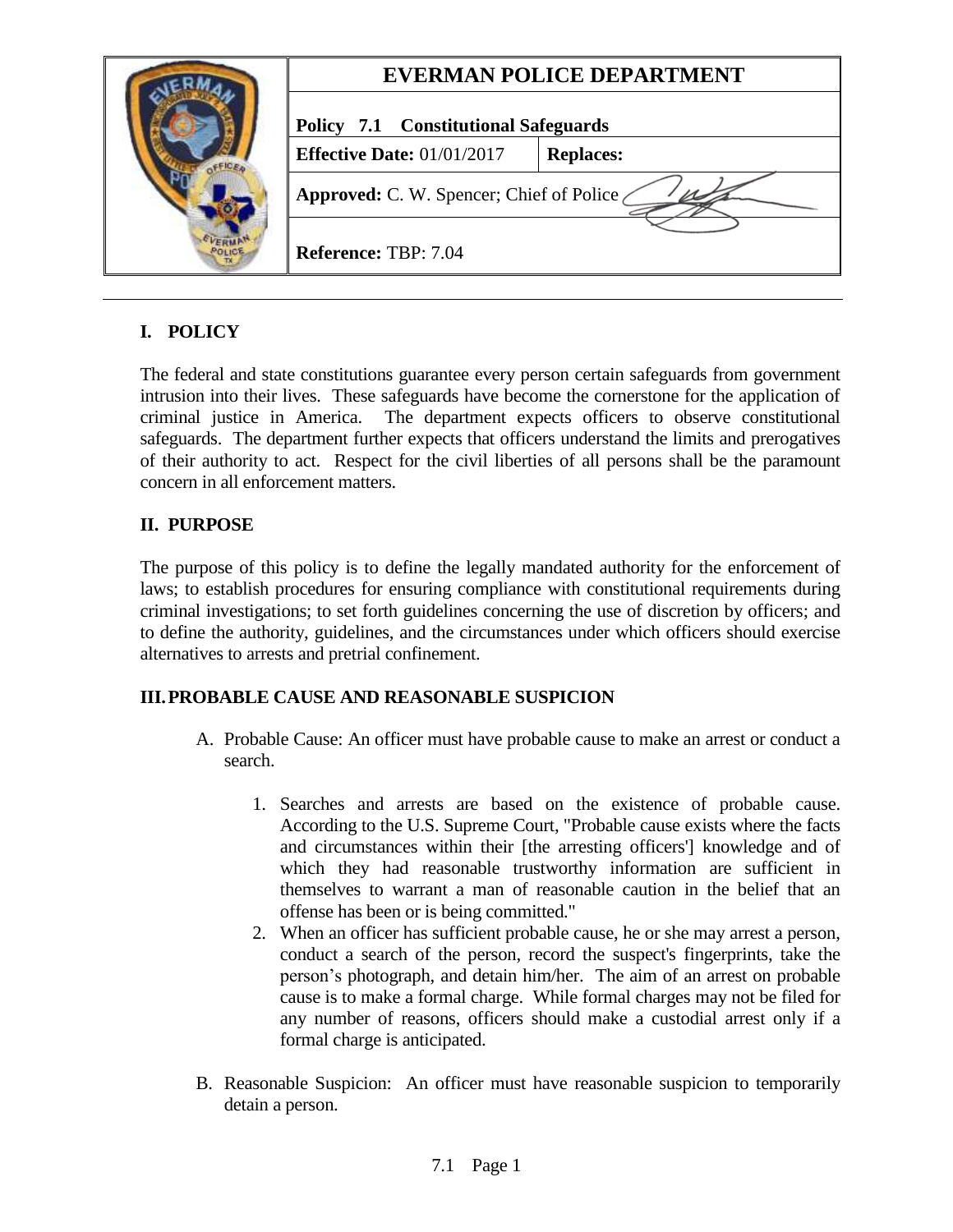- 1. Reasonable suspicion involves a somewhat lower standard than probable cause, generally defined by the courts as a circumstance or collection of circumstances that would lead a trained, experienced officer to believe that criminal activity may be afoot.
- 2. When an officer has reasonable suspicion, he or she may undertake a patdown of a suspect's outer clothing for weapons and record the circumstances of the encounter. The aim of a detention based on reasonable suspicion is to resolve an ambiguous situation and determine if criminal activity is occurring.

## IV. **AUTHORITY AND DISCRETION**

- A. Law-enforcement authority: State law invests peace officers with authority to prevent and detect crime, apprehend criminals, safeguard life and property, preserve the peace, and enforce state and local laws and ordinances.
- B. The use of discretion by officers
	- 1. While officers have the authority to arrest an offender under many circumstances, they seldom are able to make an arrest for every offense they observe. Officers must prioritize their activities to provide the highest level of service to their community. As a result they must often use discretion in deciding the level of enforcement action based on the circumstances.
	- 2. Departmental policy gives officers procedures to follow for common or critical enforcement tasks. Departmental policies and procedure are to be followed unless unusual or extreme circumstances dictate another course of action. In these cases, officers shall make reasoned decisions in their discretion based on good judgment, experience, and training. It is up to the individual officer to consider the relevant facts, the situation, and then, using knowledge, training, and good judgment, make appropriate decisions. Supervisors must closely observe the use of discretion by their subordinates and point out factual errors or alternatives that may be more appropriate.
	- 3. The vast majority of persons an officer will contact during his/her shift are law-abiding people who have made a mistake or error in their behavior. In many of these cases there are underlying circumstances that contributed to those mistakes or decisions. Officers are encouraged to exercise understanding and compassion when deciding whether or not to take enforcement action, and consider how they, or a member of their family, would like to be treated in similar circumstances.
	- 4. Officers should understand that their decisions regarding arrests and searches are in all cases subject to review by their supervisors.
	- 5. Supervisors shall observe and review the activities of officers and counsel them as needed regarding the use of discretion.
- C. Alternatives to arrest/pre-arraignment confinement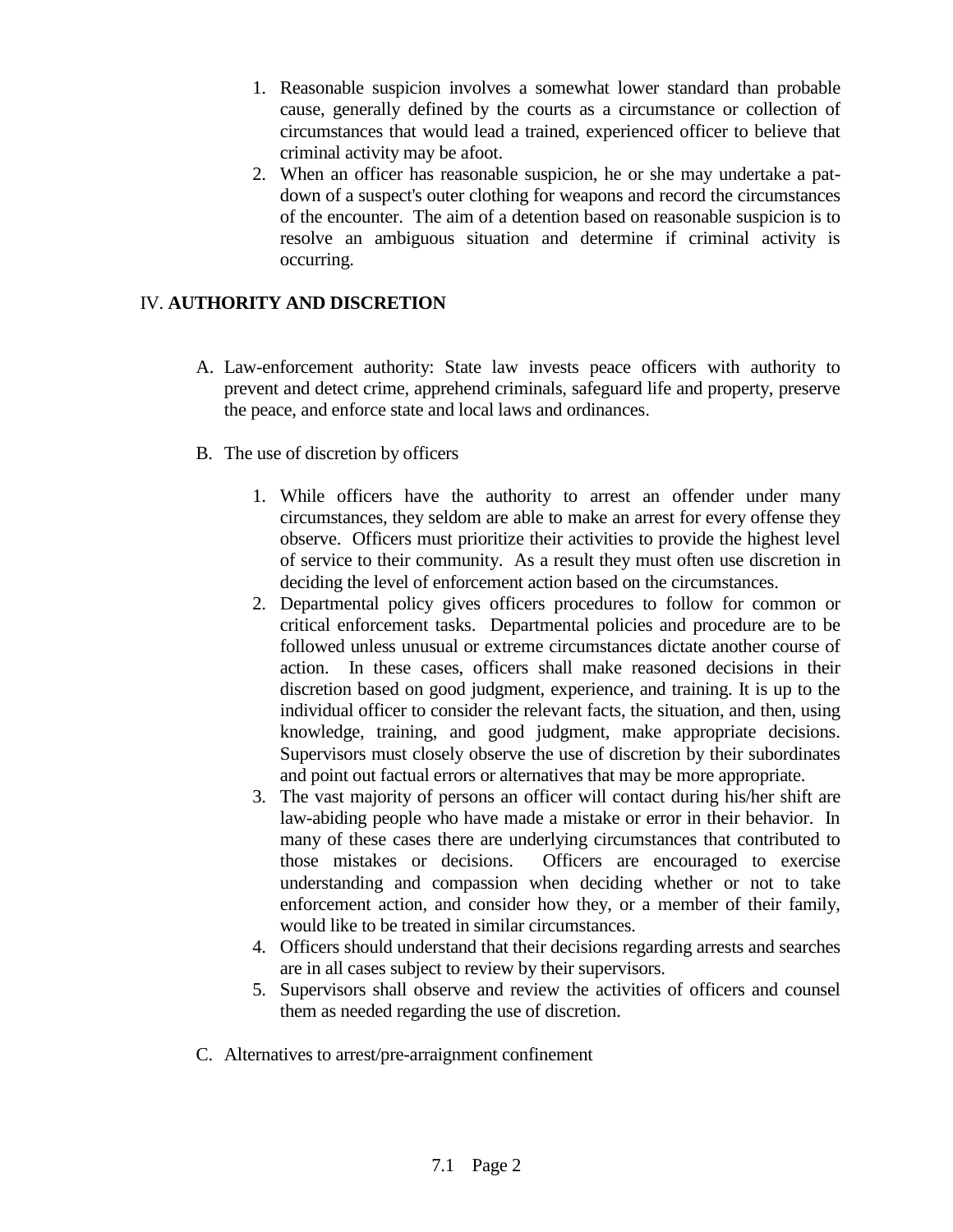1. Officers are required to arrest suspects for all felony offenses and those major misdemeanor offenses where a victim was injured, property was stolen or damaged, or the public or an individual was placed at risk of great harm.

After an arrest has been made in these circumstances, if pre-arraignment detention is not advisable due to the suspect's health, age, infirmity, or family situation, the officer should contact a supervisor for disposition. A supervisor or the Chief of Police can authorize a field release if the individual is known or proper identification is present; or the same authorities can authorize booking and release on personal recognizance.

- 2. In misdemeanor criminal cases where there is no victim or property loss, where an individual or the public was not placed in danger of great harm, and in traffic offenses, officers may occasionally be faced with situations where formal action is not advisable. In such cases, officers may elect to exercise alternatives, such as the issuance of citations, referral to a social service agency, or simply to give a warning.
- 3. In determining whether a citation should be used, the officer shall:
	- a. Decide whether the offense committed is serious.
	- b. Attempt to understand the contributing factors to the incident and evaluate whether a reasonable person would be influenced by those factors.
	- c. Make a judgment as to whether the accused poses a danger to the public or himself/herself.
- 4. Officers often deal with situations where the public interest would be better served by social service agencies or crisis and professional organizations. In such cases the officer should refer the person to an appropriate social services agency.
- 5. The use of warnings may sometimes provide a solution to a problem and may enhance the public perception of the department. Normally, the use of a warning occurs in traffic offenses, but occasionally may be applied to criminal offenses. In determining if a warning should be issued, the officer shall consider:
	- a. The seriousness of the offense.
	- b. Whether a victim was injured or had property damaged by the offender.
	- c. Attempt to understand the contributing factors to the incident and evaluate whether a reasonable person would be influenced by those factors.
	- d. The likelihood that the violator will heed the warning.

# **V. PROTECTION OF INDIVIDUAL RIGHTS**

- A. Officers will at all times act to preserve and protect the rights of all persons.
- B. An officer who intends to question a suspect will inform him/her of their rights. Miranda warnings are required and shall be administered prior to any "custodial interrogation." Officers are expected to understand the requirements of the Code of Criminal Procedure 38.22 before taking any statements from suspects.
	- 1. Listed below are representative examples of situations that are not "custodial" and therefore do not require Miranda warnings.